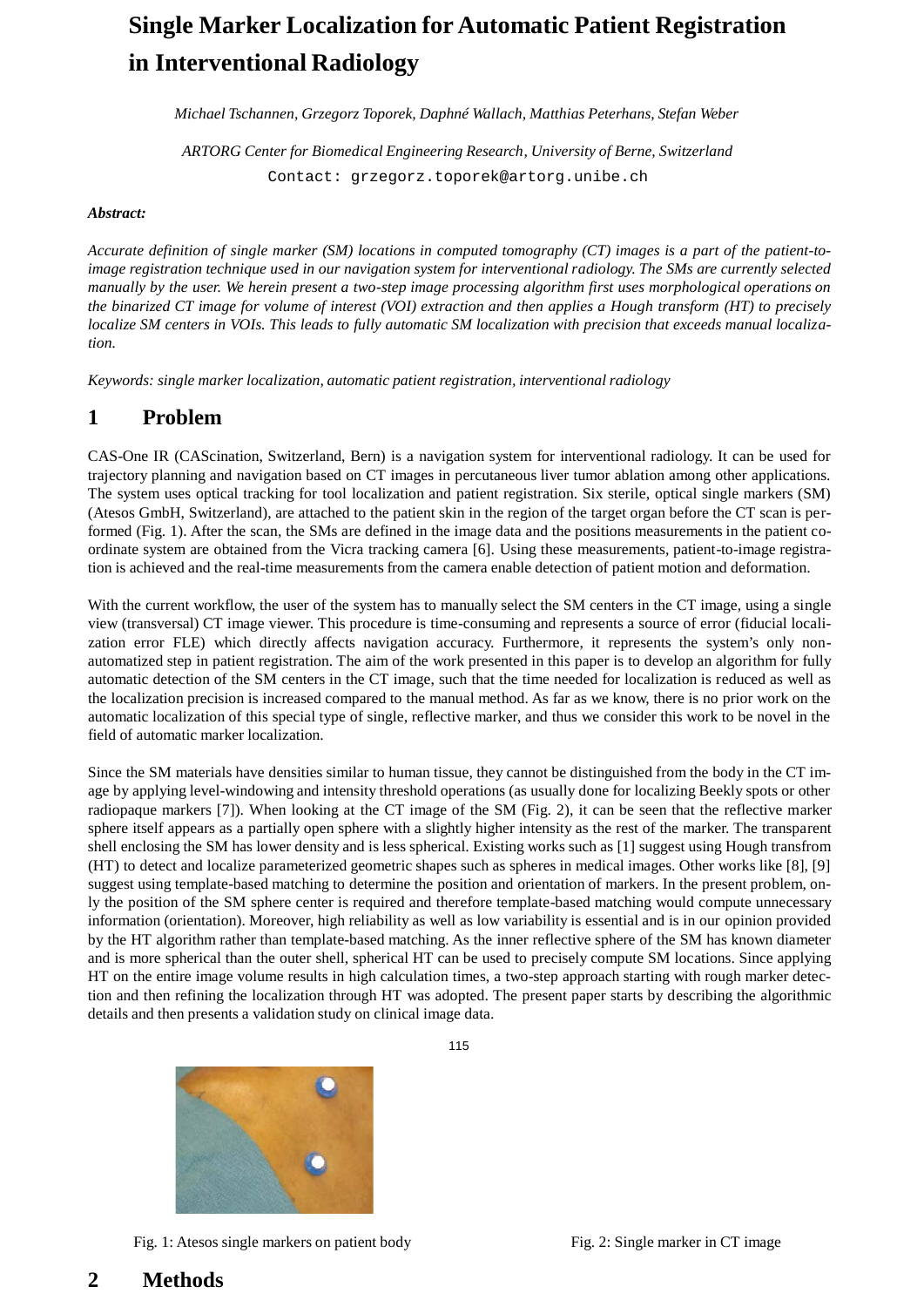Since HT is computationally expensive, it is not expected to be efficient when being applied to whole patient CT images. Thus, a two-part approach was chosen for the automatic SM localization: First, the whole patient CT image is processed in order to find volumes of interest (VOI). This step involves analysis of a big amount of data in a short time and therefore has to be expected to deliver low accuracy or even to detect VOIs which do not contain any SMs. Then, one of the two aforementioned methods can be applied to the VOI to determine whether a VOI actually contains a SM and if so, to precisely determine the center of the SM sphere.

**VOI Detection:** A morphological approach was implemented to scan the whole patient CT image for VOIs. By first applying a threshold based region growing algorithm (threshold: -500 HU), the patient body and the SMs are segmented. Afterwards, morphological opening with a spherical structuring element with 11 mm radius is applied to remove small structures such as single markers from the body surface. This operation is done slice-by-slice in order to increase performace which tends to be low when using large structuring elements. The resulting binary image is thereafter subtracted from the original binary image so that only SMs on the body surface and artifacts produced near the body surface and the CT table are kept. In order to distinguish the SMs from the artifacts, a size based relabeling is performed and only objects within a certain interval of physical volume ([750,2500] mm<sup>3</sup>) are selected as VOIs. The VOI size is chosen such that each VOI can contain at most one SM (as the SMs are placed on the patient using a template, the minimal spacing between SMs is known).



Fig. 3: Binarized CT image Fig. 4: CT image after opening Fig. 5: CT image after subtraction

**SM localization:** When applied to a localization problem, the HT algorithm generates so-called accumulator image, each point of which has a value proportional to the probability that a sought-after shape with given geometric parameters (the SM sphere radius of 5 mm in the present problem) has its center in this point. Finding the centers of sought-after shapes is thus equivalent to finding the local maxima in the accumulator image. The HT algorithm can detect the absence of a SM in a VOI if the maximum in the accumulator image is below a certain value (i.e. the probability that the point is the center of a sphere is too low even though it is a maximum).

In the present implementation HT is first applied to each VOI as extracted from the original CT image. Afterwards, the six VOI for which the HT algorithm computed the highest maximum accumulator values are kept. For the remaining VOIs the following two steps are perforemed iteratively: First, the standard deviation of the maximum accumulator values is computed. Second, the VOI with the lowest maximum accumulator value is removed, if the standard deviation is above a certain threshold. This is done because the actual number of markers present in the image is not known (some might be outside the visible region). After this process, the size of the remaining VOIs is reduced to only contain the SM

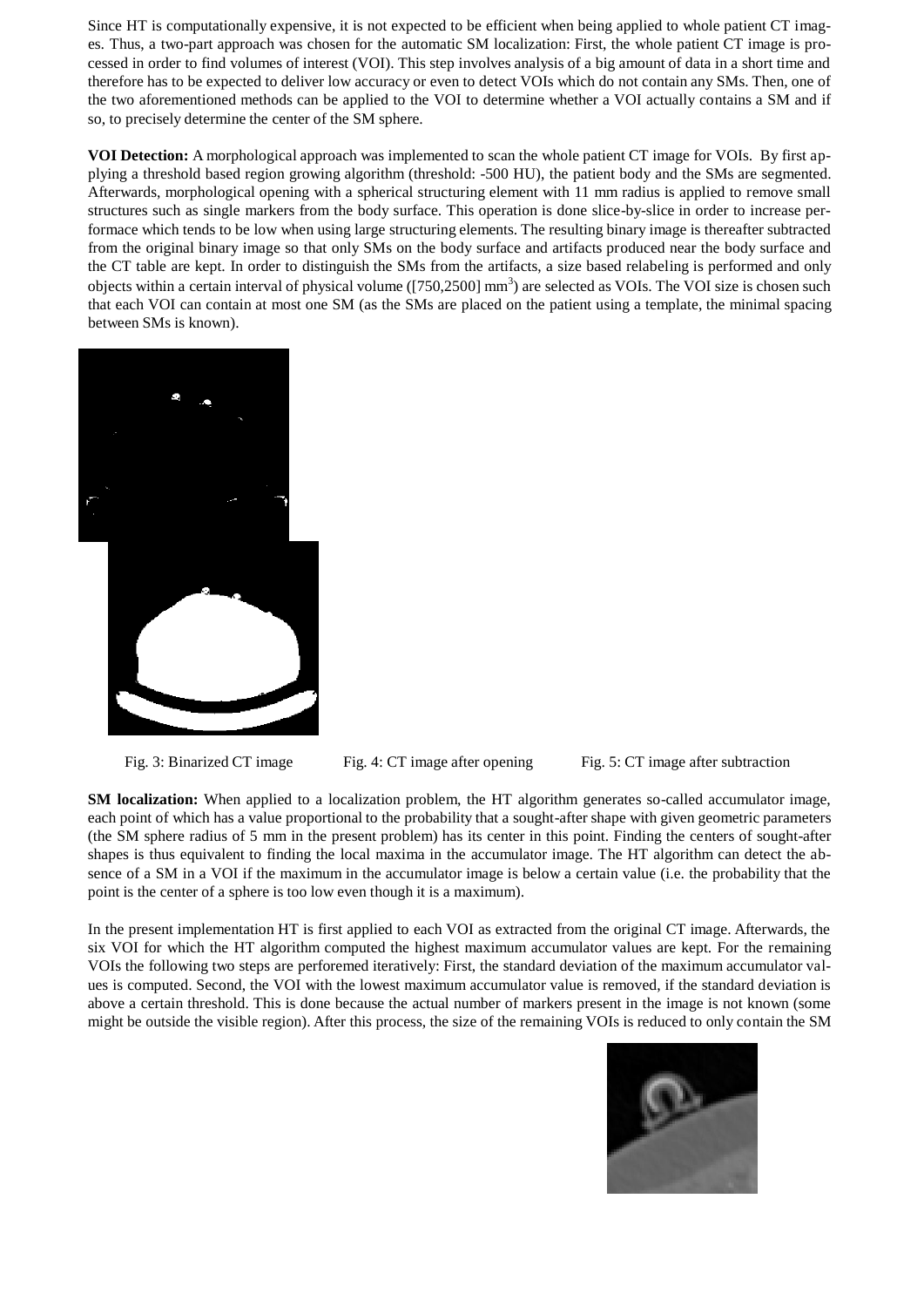

116

sphere with a small margin. This new VOIs are oversampled to higher, isotropic resolution (as recommended in [5], Fig. 6) before applying HT again, such that the resulting accumulator image (Fig. 7) with higher resolution allows determining the SM center with higher accuracy.

The transparent SM shell is close to the SM sphere near its top and has a similar radius as the SM sphere. Moreover, the SM is not a complete sphere. Therefore maximum value of the accumulator image is biased towards the top of the SM shell. To correct this constant bias, the direction of the marker axis is determined by computing the intensity gradient at the center position calculated by the HT algorithm. The center position is then shifted along the marker axis towards the bottom of the SM by 0.75 mm (this value corresponds to the statistically appearing systematic error).





**Implementation:** The algorithm described above was implemented in C++ using the libraries provided with the Insight Toolkit [2]. Mosaliganti et al. have described and implemented an n-dimensional version of the HT algorithm for detection of spherical objects using the Insight Toolkit in work [3].

**Validation:** For performance assessment of the of the SM detection algorithm in terms of accuracy and speed, a set of five clinical CT scans was selected. The CT scans are each acquired on the patient's abdomen with six SM attached to the body. The in-plane resolution of the images varies from 0.72 to 0.87 mm and the z-spacing from 1.0 to 1.5 mm. For ground truth data acquisition, the center of each SM sphere was manually selected by an expert using a three view CT image viewer. The actual ground truth SM centers were determined by taking the mean of the three acquisitions for each SM (norm standard deviation all selected markers: 0.08 mm). Moreover, a benchmark framework for batch-processing the datasets with different methods and parameters to statistically evaluate the accuracy and speed of each method was implemented.

To be able to compare the automatic algorithm with the manual method, six users were asked to manually select the SM marker centers on the CAS-One IR using the standard interface (transversal view CT viewer). The SM center and time needed by the user to select the SM was measured for each SM. The resulting data was compared to the ground truth data.

## **3 Results**

Table 1 shows the SM center localization error from ground truth data (3D error) and time mean and standard deviation values for the six users. The average SM center localization error produced by the users was 1.1 mm and they needed an average time of 158.5 seconds to localize all six markers of each dataset.

| Dataset number | 3D error mean [mm] | 3D error std.-dev. [mm] | Time mean [s] | Time std.-dev. [s] |
|----------------|--------------------|-------------------------|---------------|--------------------|
|                |                    | U.S                     | 167.8         | 45.3               |
|                |                    | ).୪                     | 176.1         | 45.1               |
|                |                    | U.O                     | 156.8         | 41.1               |
|                | 0.8                | 0.5                     | 129.4         | 27.6               |
|                |                    | J.5                     | 162.3         | 33.2               |
| All datasets   |                    | J.O                     | 158.5         | 42.2               |

Table 1: 3D error and time requirements for manual SM detection by six different users

Table 2 shows the 3D error and time mean and standard deviation values for the automatic SM detection algorithm. This complete algorithm includes the morphological approach for VOI localization combined with the HT algorithm for SM